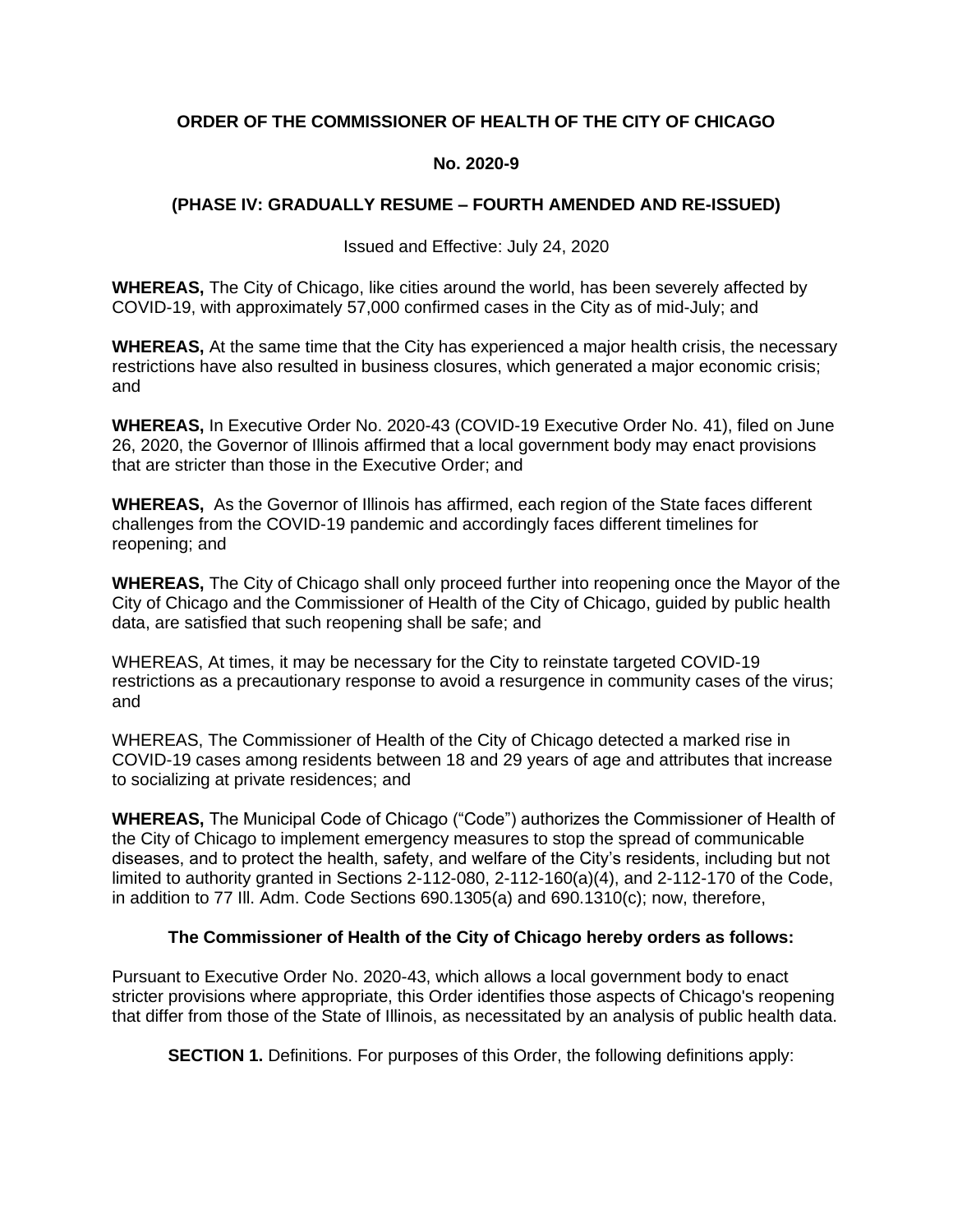"COVID-19" means coronavirus disease 2019 caused by severe acute respiratory coronavirus 2 (SARS-CoV-2).

"Emergency functions" means any person employed in one of the following areas: first responder, emergency management, emergency dispatcher, judiciary, law enforcement and corrections, hazardous materials, child protection and child welfare, housing and shelter, military, and other governmental employees working for or to support the emergency response. These persons are exempt from this Order but are encouraged to practice Social Distancing and take recommended health measures.

"Gathering" means a group of individuals outside a single household who are part of a spontaneous or planned event and are interacting within six feet of one another for more than ten minutes.

"Governmental functions" means any person employed by, or any service on behalf of, the government of the United States, Cook County, the City of Chicago, or any other agency of government needed to ensure the continuing operation of the government agencies or to provide for or support the health, safety, and welfare of the public.

"Handwashing" means the act of thoroughly cleaning one's hands with soap and clean, running water for at least 20 seconds or using an alcohol-based hand sanitizer that contains at least 60 percent alcohol.

"Mask" means a paper, fabric or cloth filter that fully and effectively covers the mouth and nose.

"Self-screening" means a protocol by which an employee answers questions related to COVID-19 symptoms at the start of a work shift.

"Social Distancing" means the physical spacing of at least six feet between individuals or Gatherings.

**SECTION 2.** In addition to the health steps required by Executive Order No. 2020-43, individuals must take the following additional public health steps to protect their own and their neighbors' health and lives:

(a) Individuals must, at all times and as much as reasonably possible, maintain Social Distancing from any other person who does not live with them;

(b) Any individual who is over age two and able to medically tolerate a mask shall be required to wear a mask when in a public place, unless otherwise provided for in the Phase IV: Gradually Resume guidelines promulgated by the Office of the Mayor ("Gradually Resume Guidelines");

(c) Individuals must not engage in Prohibited Gatherings, unless exempted by Section 4 of this Order. Guidance as to what is, and is not, a Prohibited Gathering for purposes of this Order is set forth on Attachment A, which shall be updated as appropriate;

(d) Individuals with a high risk of severe illness from COVID-19, including people who are elderly and those with a health condition that increases risk of such illness, are urged to stay in their residence and minimize in-person contact with others to the extent possible; and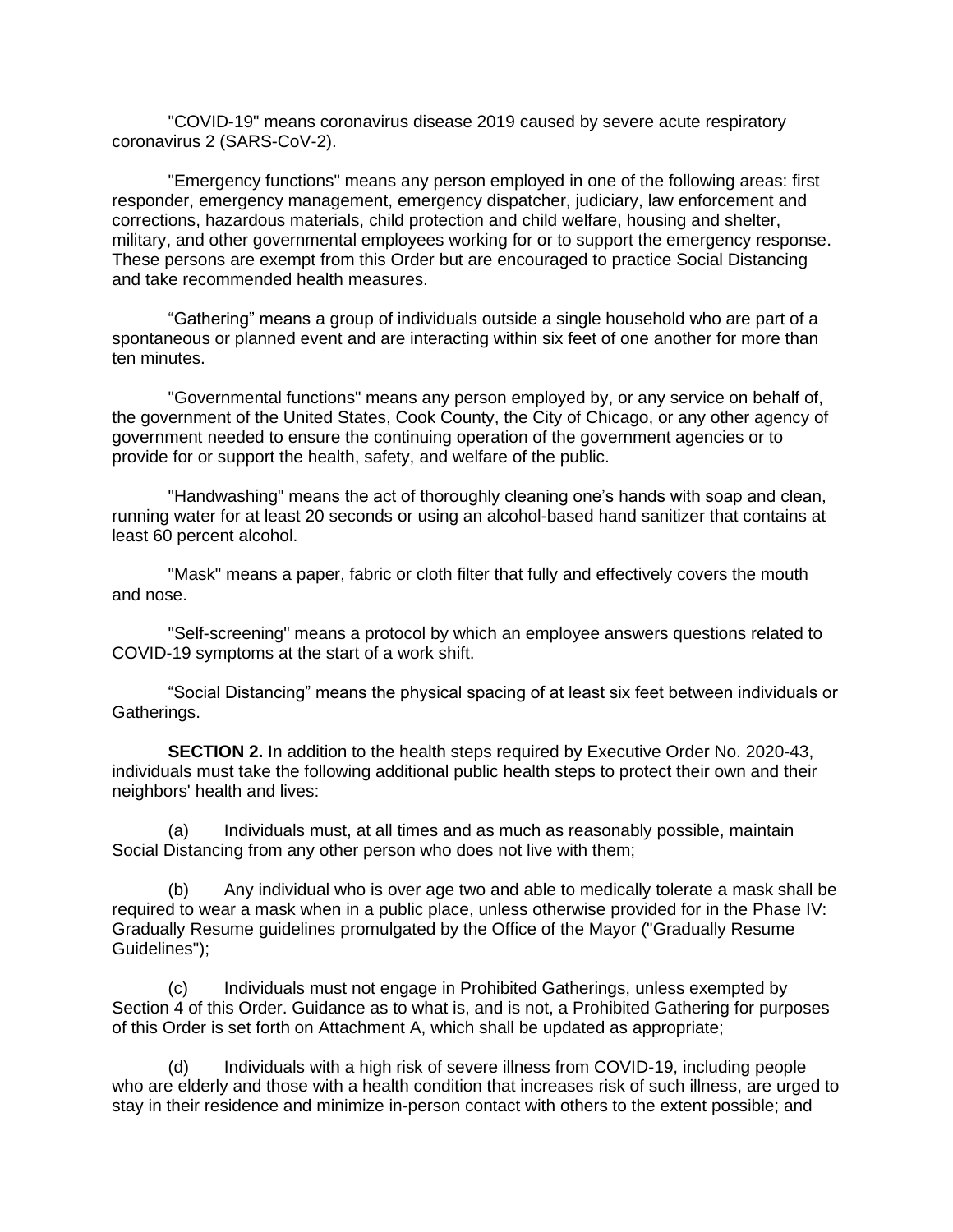(e) Individuals must maintain isolation from others per public health guidance when demonstrating symptoms of or experiencing COVID-19 illness, pursuant to Order No. 2020-01.

**SECTION 3.** For purposes of this Order, businesses covered by this Order include any for-profit, non-profit, or educational entity, regardless of the nature of the service, the function it performs, or its corporate or entity structure.

(a) In addition to the health steps required by Executive Order No. 2020-43, businesses must take the following additional public health measures to protect their employees, their customers, and all others who come into physical contact with their operations:

- (1) Maintain Social Distancing on the premises;
- (2) Prevent Prohibited Gatherings;

(3) Ensure that every employee who interacts with customers and is able to medically tolerate a mask is wearing a mask for the duration of a shift;

(4) Provide supplies and accommodations that allow employees to follow handwashing and other sanitation procedures and require employees to follow such procedures at reasonably regular intervals;

(5) Request that employees undergo self-screening for COVID-19 symptoms in a manner prescribed by the Commissioner of Health for each day the employee reports to the workplace at the start of every work shift, as set forth in detail on Attachment A;

(6) In businesses requiring a maximum capacity sign under Chapter 14A-8 of the Code, the owner or owner's designated agent shall limit the total number of people allowed on the premises to the number or capacity percentage set by the Gradually Resume Guidelines;

(b) In addition to the health steps required by Executive Order No. 2020-43, every business shall review and, to the extent possible, adopt the Gradually Resume Guidelines. The following restriction applies:

(1) No licensee may sell liquor for on-premises consumption indoors during this Order unless it is a licensed retail food establishment. This subsection shall not apply to establishments located in airports.

**SECTION 4.** This Order exempts emergency functions and governmental functions.

**SECTION 5.** Any Chicago park, beach, walking, running and cycling path, trail and other recreational facility ("Park Property") shall be open for use with the exception of the Park Property that is closed as set forth on Attachment B, which shall be updated as appropriate. Individuals using Park Property shall use it in accordance with guidance provided by the Chicago Park District, as available on its website. No person shall be present at any time on any Park Property described in Attachment B, except for: (i) emergency access by first responders, and (ii) Essential Travel, as defined in Section 2 of Order No. 2020-03 (Second Amended and Reissued), on any public way intended for motor vehicles that runs through or abuts such property.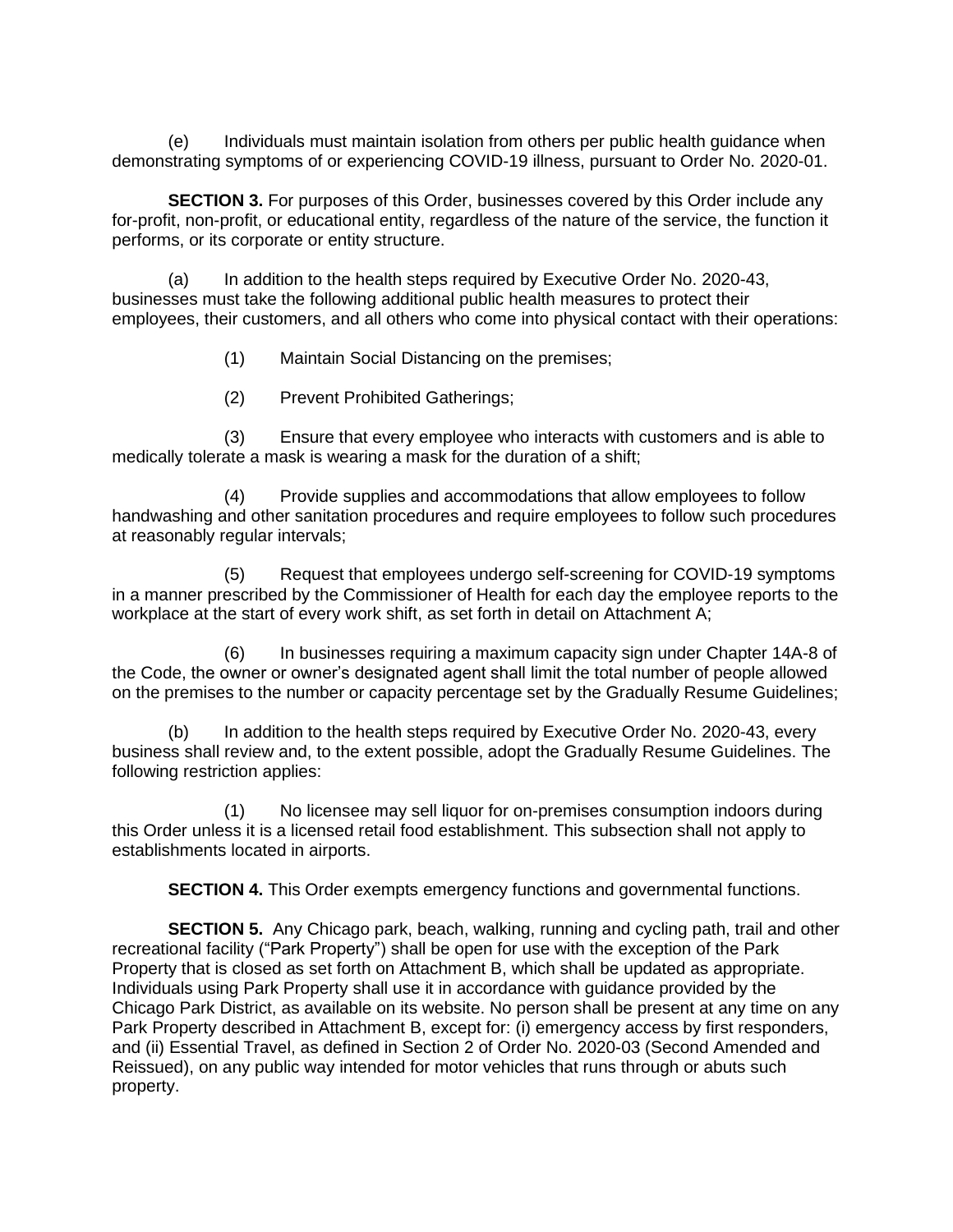**SECTION 6.** In addition to any other penalty provided by law, any person who violates this Order shall be subject to arrest, and to the fines set forth in Section 2-112-340 of the Code.

**SECTION 7.** This Order shall remain in effect until the Commissioner of Health makes a written determination that the threat to public health posed by COVID-19 has diminished to the point that this Order can be safely repealed.

**SECTION 8.** If any provision of this Order or its application to any person or circumstance is held invalid by any court of competent jurisdiction, this invalidity does not affect any other provision or application of this Order, which can be given effect without the invalid provision or application. To achieve this purpose, the provisions of this Order are declared to be severable. This Order is meant to be read consistently with any Court order regarding this Order.

allin Awardy. no

Dated: July 24, 2020

Allison Arwady, M.D., Commissioner of Health of the City of Chicago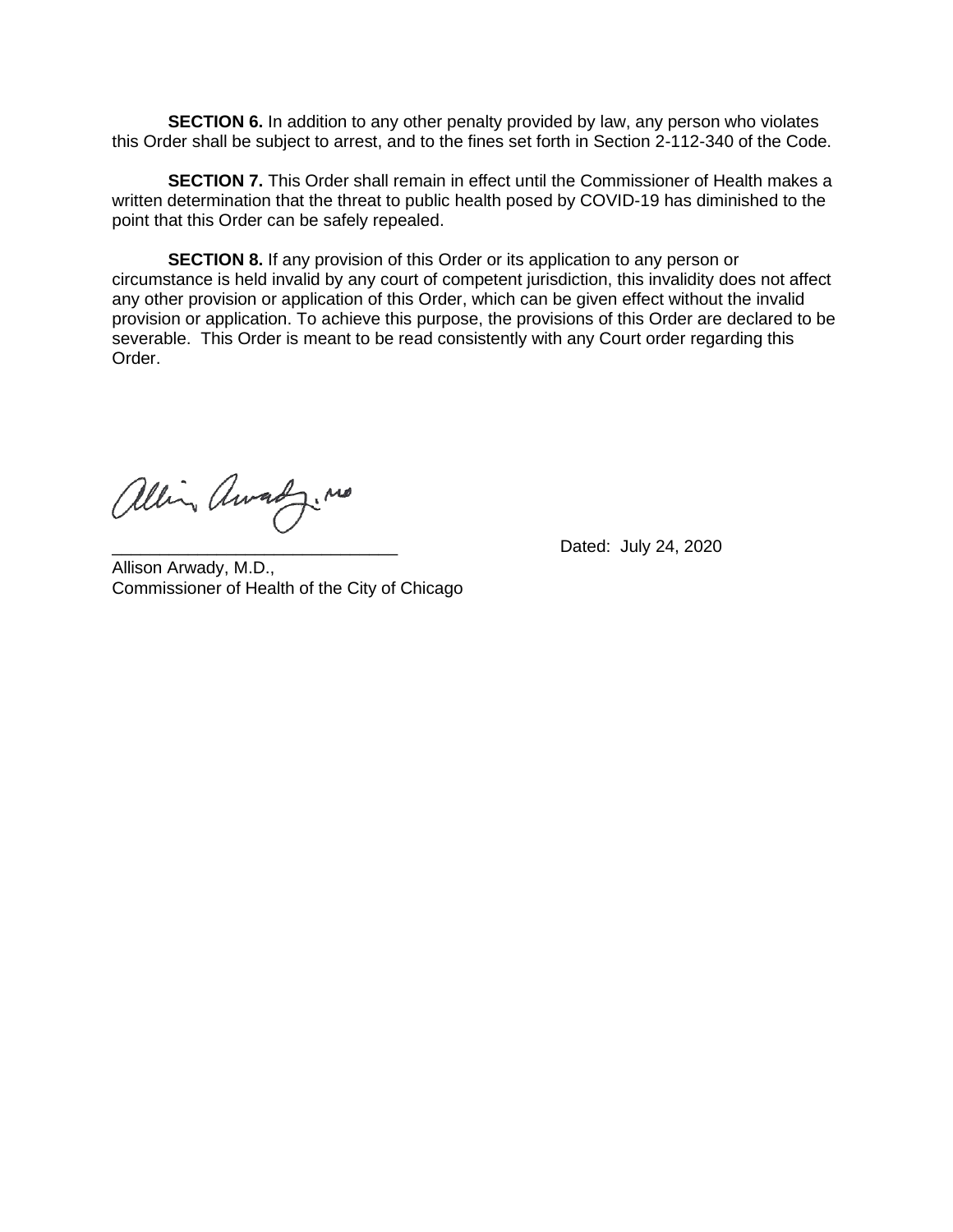#### Attachment "A" July 24, 2020 version

## **PROHIBITED GATHERINGS**

Any Gathering of more than 50 people, any two or more of whom are within six feet of each other, convening for more than ten minutes, is a Prohibited Gathering. If the Gathering is within a private residence, any gathering of more than six people who do not reside within that household is a Prohibited Gathering. To the extent possible, individuals in gatherings of 50 or fewer are still encouraged to maintain six feet of social distancing with individuals who are not members of the same household.

For purposes of this Order, the following are not a Prohibited Gathering:

(a) A gathering of members of a household or residence. Such a gathering is subject to the restrictions in (b), if applicable.

(b) A grouping of people: (1) in a building or structure in which the space occupied by the group has a mandated maximum capacity; (2) for a meeting at which participants will be sitting, standing or otherwise remaining stationary for ten minutes or more; (3) the total of all people at the meeting is limited to 25 percent of that mandated maximum capacity or 50, whichever is less; and (4) each person or household is separated from each other person or household by a minimum of six feet, clearly demarcated as such by tape, rope or other similar means.

(c) A grouping of people: (1) located outdoors; (2) for a meeting at which participants will be sitting, standing, or otherwise remaining stationary for ten minutes or more; (3) the total of all people at the meeting is limited to 100; and (4) each person or household is separated from each other person or household by a minimum of six feet.

## **SELF-SCREENING PROTOCOL**

For purposes of this Order, an employer or their agent may ask employees the following questions to serve as a self-screening protocol:

- *(1) Have you had a body temperature over 100 degrees Fahrenheit or have you used a fever reducer in the previous 24 hours to treat a body temperature over 100 degrees Fahrenheit?*
- *(2) Do you have a new cough that you cannot attribute to another health condition?*
- *(3) Do you have a new sore throat that you cannot attribute to another health condition?*
- *(4) Do you have new shortness of breath that you cannot attribute to another health condition?*